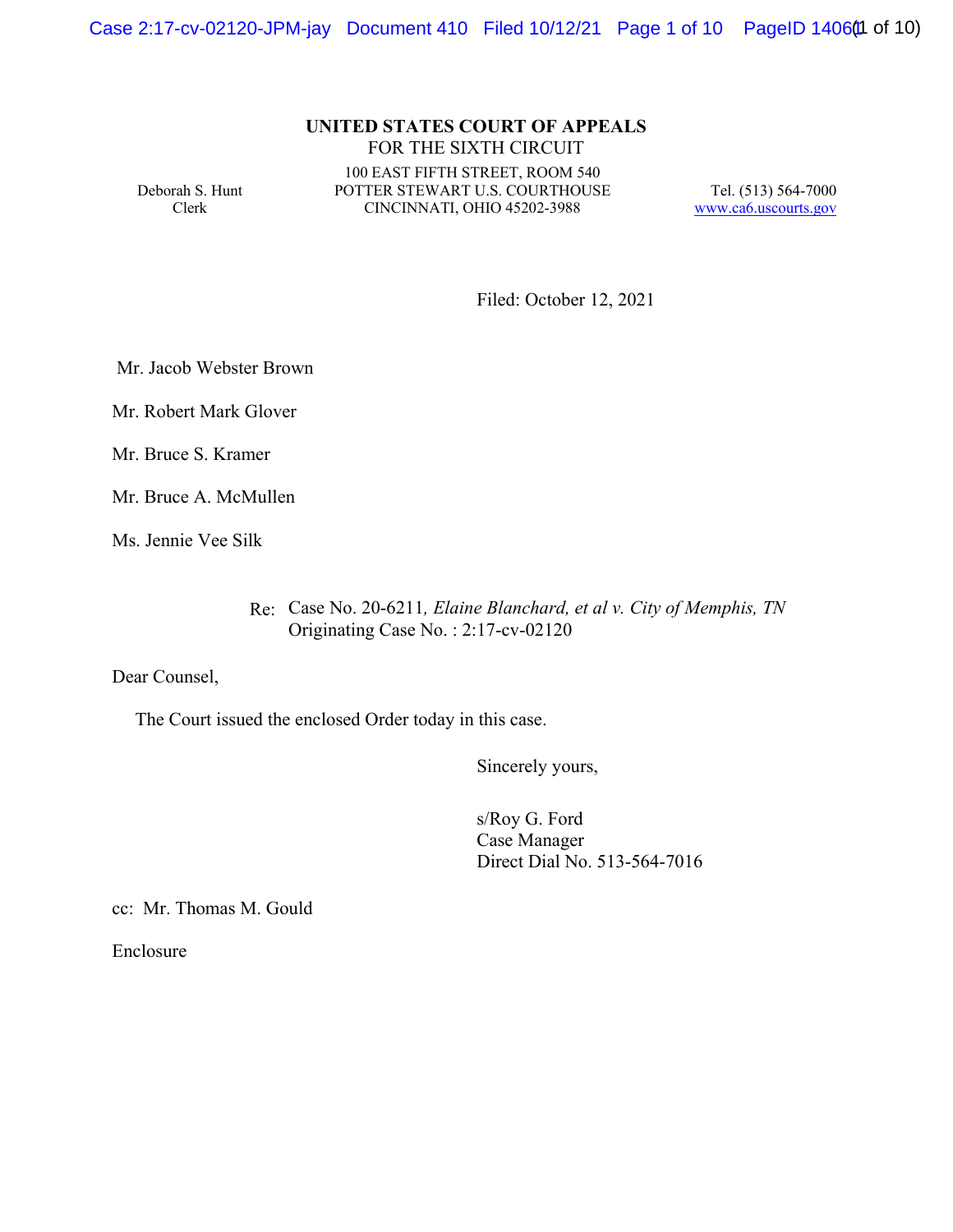|                           | No. 20-6211<br>UNITED STATES COURT OF APPEALS<br>FOR THE SIXTH CIRCUIT | <b>FILED</b><br>Oct 12, 2021<br>DEBORAH S. HUNT, Clerk |
|---------------------------|------------------------------------------------------------------------|--------------------------------------------------------|
|                           |                                                                        |                                                        |
| ELAINE BLANCHARD, et al., |                                                                        |                                                        |
| Plaintiffs-Appellants,    |                                                                        |                                                        |
| and                       |                                                                        | $\underline{O}$ R $\underline{D}$ E R                  |
| ACLU OF TENNESSEE,        |                                                                        |                                                        |
| Intervenor,               |                                                                        |                                                        |
| V.                        |                                                                        |                                                        |
| CITY OF MEMPHIS, TN,      |                                                                        |                                                        |
| Defendant-Appellee.       |                                                                        |                                                        |

Before: MOORE, WHITE, and THAPAR, Circuit Judges.

Plaintiffs Elaine Blanchard, Keedran Franklin, Paul Garner, and Bradley Watkins, appeal their dismissal, for lack of standing, from this action to enforce a consent decree issued in 1978 to prohibit Defendant City of Memphis, Tennessee, from engaging in law enforcement activities interfering with any person's rights protected under the First Amendment. The City moves to dismiss the appeal for want of prosecution based on Plaintiffs' failure to timely file their principal brief. Plaintiffs oppose dismissal and move for an extension of time to file their brief. The City replied in support of its motion to dismiss and responded in opposition to an extension.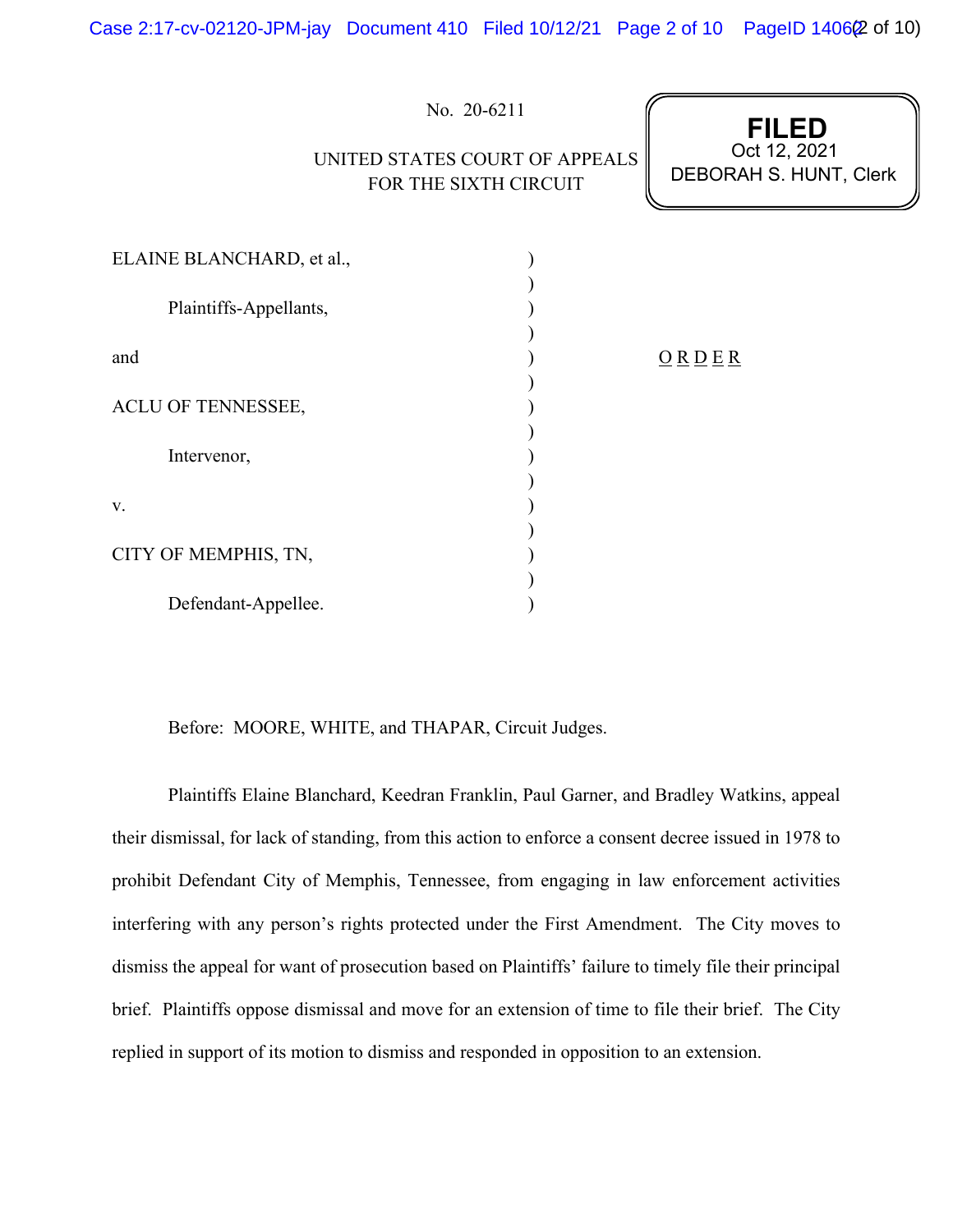No. 20-6211  $-2$ 

"If the appellant does not timely process the appeal—including not timely filing a brief or required appendix or not meeting other deadlines—the court may dismiss the appeal for want of prosecution, impose sanctions, or both." 6 Cir. R. 26(b). There is no rule dictating how to proceed if the defect is later cured, but we have permitted reinstatement in cases dismissed for want of prosecution involving longer delays than the one in this case and even over opposition to the motion. *See, e.g.*, *Mulbah v. Detroit Bd. of Educ.*, 261 F.3d 586, 589 (6th Cir. 2001) (reinstating an appeal dismissed for want of prosecution after counsel moved for reinstatement and corrected the deficiency within two months of the dismissal); *Davis v. United States*, No. 96-1058, 1998 WL 791800, at \*1 (6th Cir. Nov. 5, 1998) ("It is noted that this appeal recently was reinstated to this court's docket nearly two years after it was dismissed for want of prosecution for plaintiff's failure to pay the appellate filing fee."); *Miller v. St. Elizabeth Hosp. Med. Ctr*., No. 91-3895, 1992 WL 214520, at \*2 n.5 (6th Cir. Sept. 3, 1992) (per curiam) ("The record reveals that plaintiff's appeal suffered from additional defects. Although she secured several extensions, she failed to submit her appeal brief on time and her appeal was dismissed for want of prosecution. Her motion to reinstate was eventually granted, over defendant's objection.").

Plaintiffs have not yet filed their brief, presumably because of the pending motion for an extension of time. Sixth Circuit Internal Operating Procedure 26(b) counsels that "[a] party seeking a filing deadline extension should assume that there is no extension unless the clerk advises otherwise." Still, a short extension would serve the interests of justice. Although Defendant has incurred additional expense having to litigate the delay, the negative effect of dismissing the appeal for want of prosecution outweighs monetary loss.

Defendant's motion to dismiss is **DENIED**. Plaintiffs' motion for extension of time is **GRANTED**. Plaintiffs shall file their principal brief within twenty-one (21) days of the date of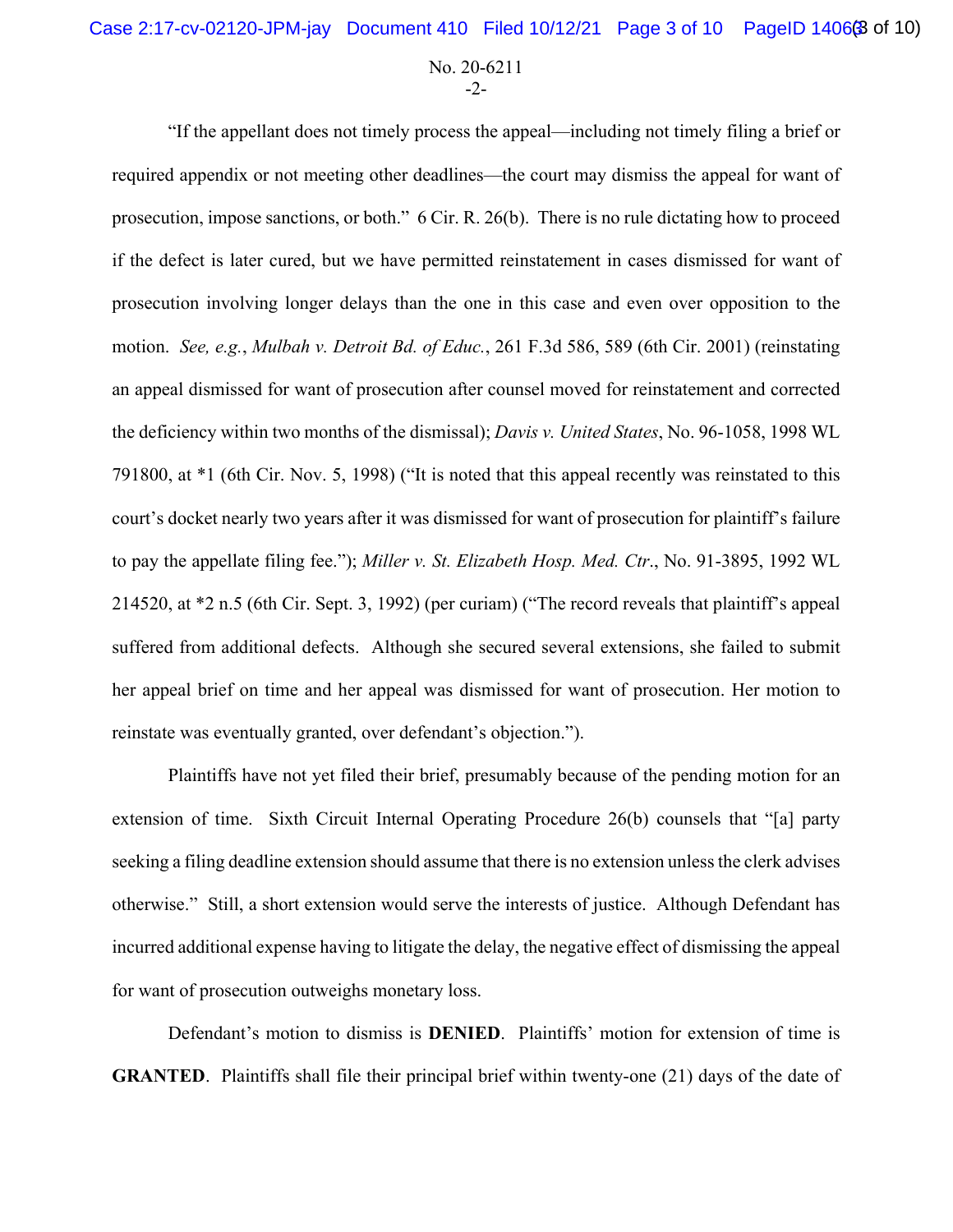Case 2:17-cv-02120-JPM-jay Document 410 Filed 10/12/21 Page 4 of 10 PageID 14064(4 of 10)

No. 20-6211 -3-

this order. Plaintiffs are cautioned that the clerk will dismiss the case for want of prosecution if they do not timely file their brief before the extended deadline.

ENTERED BY ORDER OF THE COURT

Which A Shout

Deborah S. Hunt, Clerk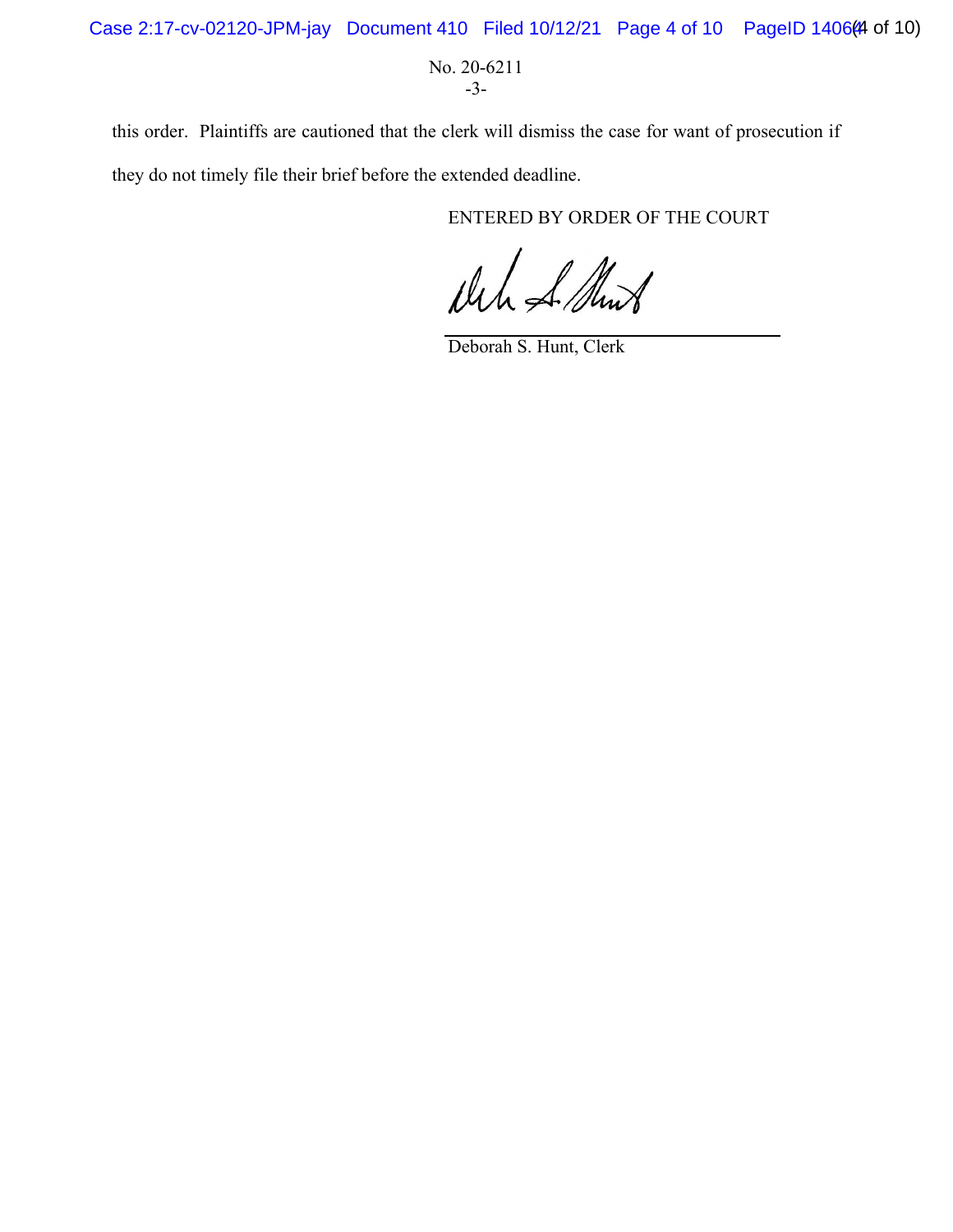#### **UNITED STATES COURT OF APPEALS** FOR THE SIXTH CIRCUIT

Deborah S. Hunt Clerk

100 EAST FIFTH STREET, ROOM 540 POTTER STEWART U.S. COURTHOUSE CINCINNATI, OHIO 45202-3988

Tel. (513) 564-7000 www.ca6.uscourts.gov

Filed: October 12, 2021

Mr. Jacob Webster Brown Apperson Crump 6000 Poplar Avenue Suite 150 Memphis, TN 38119

Mr. Robert Mark Glover Baker, Donelson, Bearman, Caldwell & Berkowitz 165 Madison Avenue Suite 2000 Memphis, TN 38103

Mr. Bruce S. Kramer Apperson Crump 6000 Poplar Avenue Suite 150 Memphis, TN 38119

Mr. Bruce A. McMullen Baker, Donelson, Bearman, Caldwell & Berkowitz 165 Madison Avenue Suite 2000 Memphis, TN 38103

Ms. Jennie Vee Silk Baker, Donelson, Bearman, Caldwell & Berkowitz 165 Madison Avenue Suite 2000 Memphis, TN 38103

> Re: Case No. 20-6211*, Elaine Blanchard, et al v. City of Memphis, TN* Originating Case No. : 2:17-cv-02120

Dear Counsel,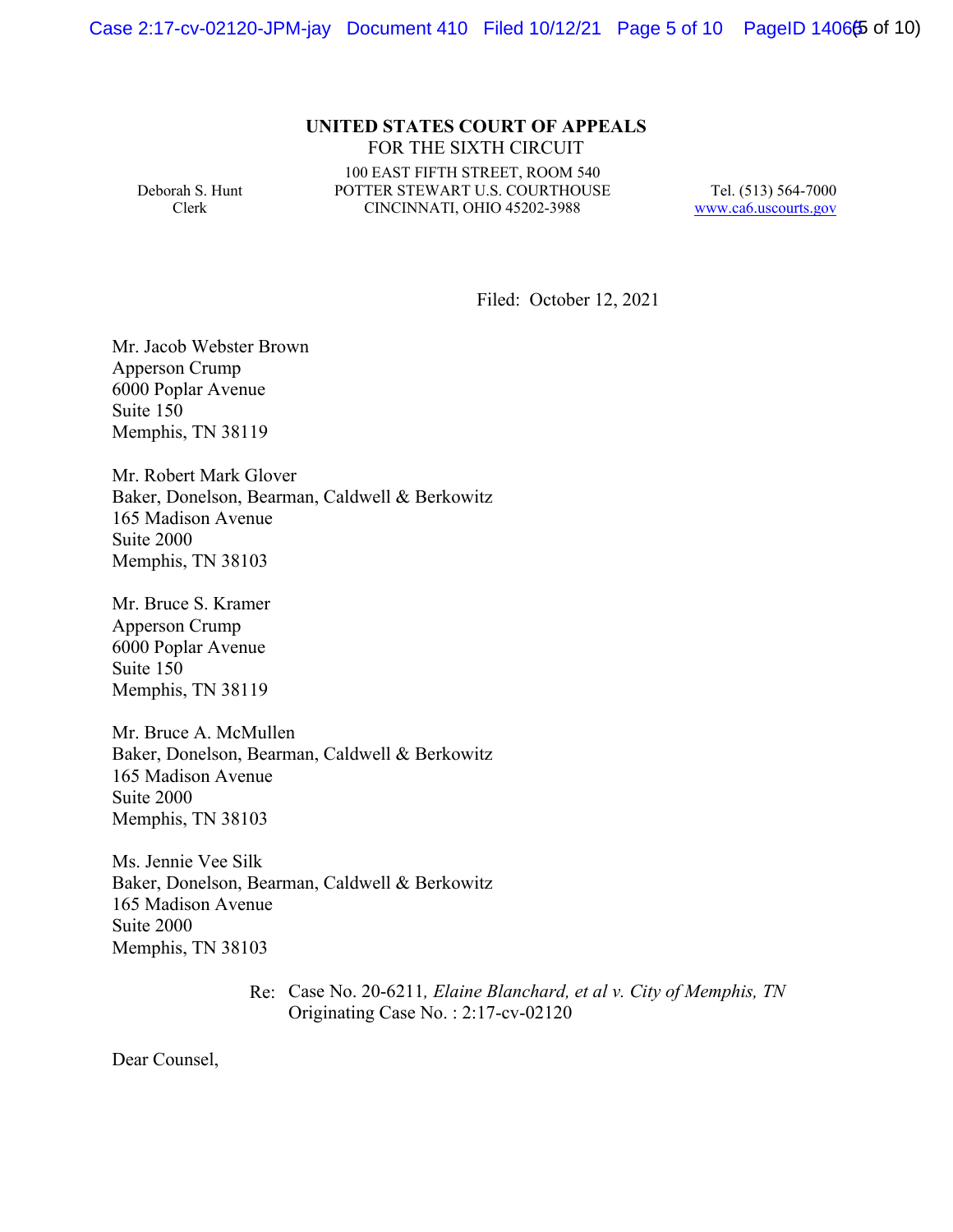The briefing schedule for this case has been reset and the briefs listed below must be filed electronically with the Clerk's office no later than these dates. Counsel are strongly encouraged to read the latest version of the Sixth Circuit Rules at www.ca6.uscourts.gov, in particular Rules 28 and 30.

| Appellant's Brief<br>Appendix (if required by 6th)<br>Cir. R. $30(a)$ )      | Filed electronically by November 2, 2021                                                                                                                                                                                                                 |
|------------------------------------------------------------------------------|----------------------------------------------------------------------------------------------------------------------------------------------------------------------------------------------------------------------------------------------------------|
| Appellee's Brief<br>Appendix (if required by 6th<br>Cir. R. $30(a)$ and (c)) | Filed electronically by <b>December 6, 2021</b>                                                                                                                                                                                                          |
| Appellant's Reply Brief<br>(Optional Brief)                                  | If multiple appellee briefs are filed,<br>only one reply brief may be filed by<br>appellants represented by the same<br>attorney. The reply brief is due no later<br>than 21 days after the last appellee<br>brief is filed. See Fed. R. App. P. $26(c)$ |

 A party desiring oral argument must include a statement in the brief setting forth the reason(s) why oral argument should be heard. *See* 6th Cir. R. 34(a). If the docket entry for your brief indicates that you have requested oral argument but the statement itself is missing, you will be directed to file a corrected brief.

 In scheduling appeals for oral argument, the court will make efforts to avoid dates that counsel have previously brought to its attention as presenting a conflict during weeks when the court is scheduled to sit. The court's sitting schedule may be found at http://www.ca6.uscourts.gov/oral-argument-calendars. Because cases are set for calendar early in the case, counsel should provide as soon as possible any dates of unavailability during the next nine months, preferably no later than the filing of the appellee's brief. Counsel should use the "Counsel Unavailability Form" located on the court's website. If subsequent conflicts arise, counsel should notify the court as soon as possible.

Sincerely yours,

s/Roy G. Ford Case Manager Direct Dial No. 513-564-7016

Enclosure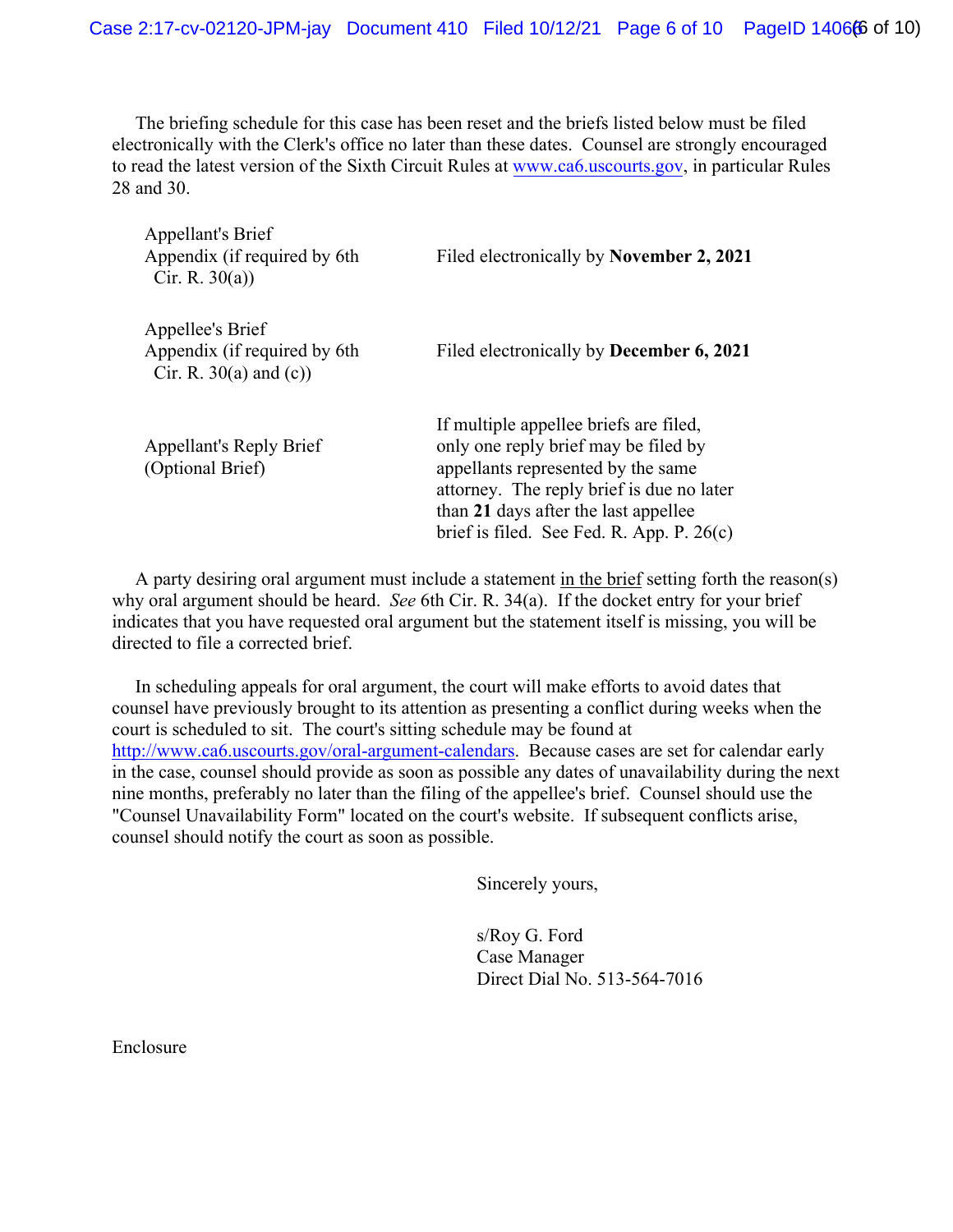### **CHECKLIST FOR BRIEFS**

- Briefs and filing requirements are found in the Federal Rules of Appellate Procedure (FRAP) and the Sixth Circuit Local Rules (6 Cir. R.), located on the court's website. File the correct brief *type* (e.g. appellant, appellee, petitioner, respondent, 1<sup>st</sup>, 2d) *only* in the appropriate case. *During filing of the brief, deselect any inapplicable case* in CM/ECF by unchecking the inapplicable case numbers. In cross-appeals, file all briefs in all cases, unless you are a party to only one cross-appeal.
- Appellants filing one notice of appeal must file a single brief unless permission is granted for separate briefs. See FRAP 3(b)(1). Appellants file one reply brief regardless of the number of appellee briefs.
- Redact personal information. FRAP  $25(a)(5)$  and rules cited therein provide guidance.
- File briefs in PDF, preferably searchable native PDF.  $6$  Cir. R.  $25(a)(2)$ ; PACER website.

### **BRIEF COMPONENTS**

- Brief components must appear in the brief in the order indicated below. FRAP  $28(a)$ .
- I. COVER. Colored covers are not required for electronically filed briefs. Do include:
	- Sixth Circuit Case Number(s).
	- Name of the Court: "United States Court of Appeals for the Sixth Circuit."
	- Title of the Case: *Smith v. Jones*.
	- Nature of proceeding and court or agency below.
	- Title identifying the party: e.g., "Brief of Appellee Lawrence Litigant"
	- Name, address, and telephone number of counsel. FRAP  $32(a)(2)$
- II. CORPORATE DISCLOSURE. Consult FRAP 26.1 and 6 Cir. R. 26.1 for applicability.
- III. TABLE OF CONTENTS. Page references are required. FRAP  $28(a)(2)$  and (b).
- $IV.$  TABLE OF AUTHORITIES. FRAP 28(a)(3) and (b).
	- Alphabetize case citations; include statutes and other authorities.
	- Include references to the page in the brief where specific authority is cited.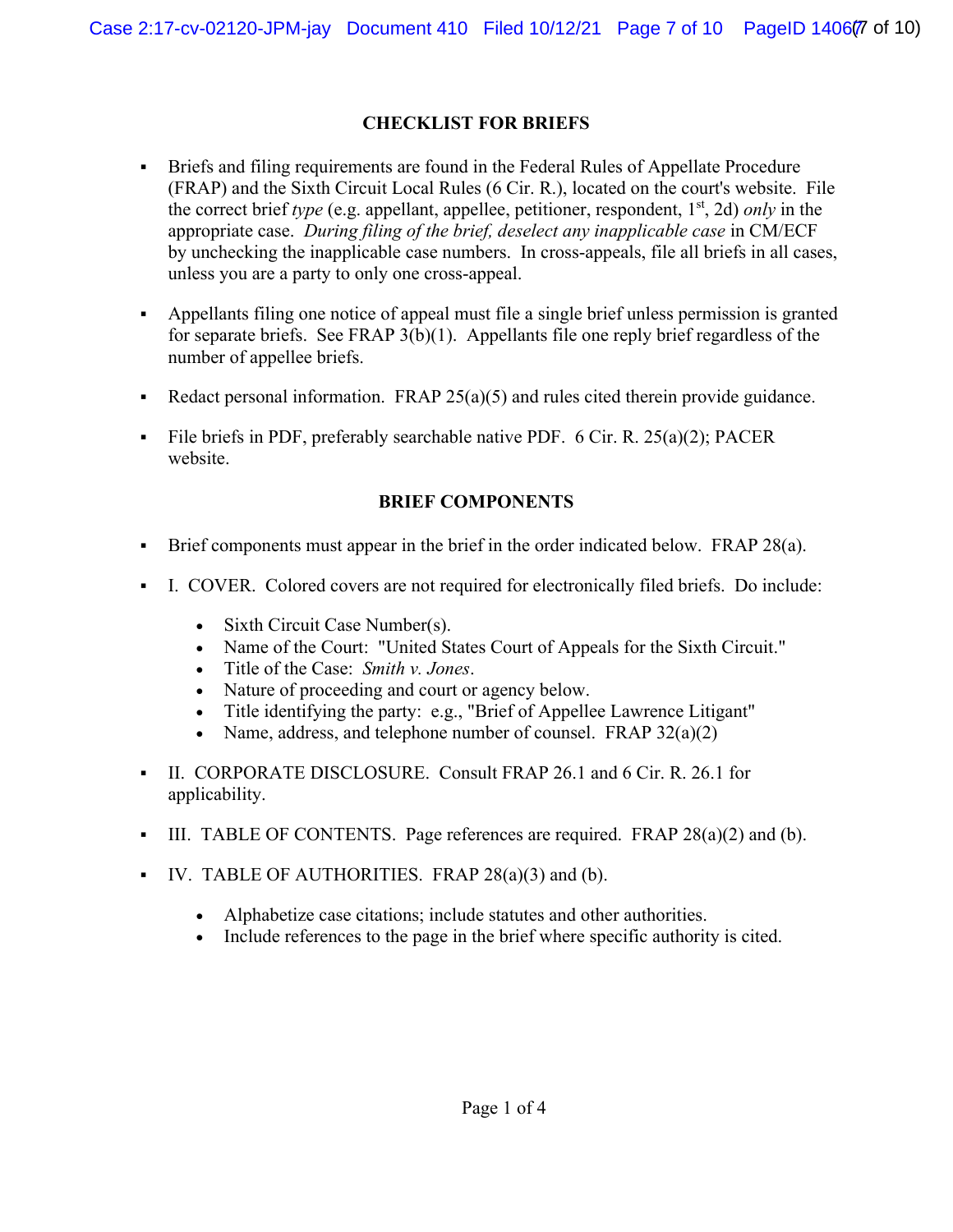- V. STATEMENT IN SUPPORT OF ORAL ARGUMENT. FRAP 34; 6 Cir. R. 34.
	- A party desiring oral argument must include a statement explaining why the court should hear argument. 6 Cir. R. 34(a). **CAUTION**: When filing the brief in CM/ECF, do not choose "argument requested" unless the brief contains an unambiguous statement giving reasons in support of argument. If the court decides to hear argument, no eligible party will be excluded based on a failure to request argument. Also see  $6$  Cir. R.  $28(b)(1)(B)$ .

 *Items in this box are included in the applicable page and/or word counts. FRAP 32(f).*

- VI. STATEMENT OF JURISDICTION *See* FRAP 28(a)(4); four areas must be addressed. Appellee need not include this statement *if in agreement with appellant*. FRAP 28(b).
- VII. STATEMENT OF ISSUES *See* FRAP 28(a)(5). Appellee need not include this statement *if in agreement with appellant*. FRAP 28(b).
- VIII. STATEMENT OF THE CASE *See* FRAP 28(a)(6); (b)
	- Concise statement of the case setting out the facts relevant to the issues presented with description of procedural history, and identification of rulings presented for review and references to the record. A separate statement of facts is not required. FRAP  $28(a)(6)$ .
	- Appellee need not include this statement *if in agreement with appellant*.
- IX. SUMMARY OF THE ARGUMENT Succinct, clear, and accurate statement of the argument(s) that does not merely repeat the argument headings. FRAP 28(a)(7).
- X. ARGUMENT
	- Include the "contentions and reasons for them." FRAP  $28(a)(8)(A)$ .
	- Citations to the relevant authorities and record parts. FRAP  $28(a)(8)(A)$ .
	- **Include the standard of review for each issue**. FRAP 28(a)(8)(B); (b). Appellee need not include this statement *if in agreement with appellant*.
- XI. CONCLUSION
	- State the precise relief sought. FRAP 28(a)(9).
	- Filing attorney(s) signature(s) required:  $s/(Attorney's Name)$ . 6 Cir. R. 25(d)(1).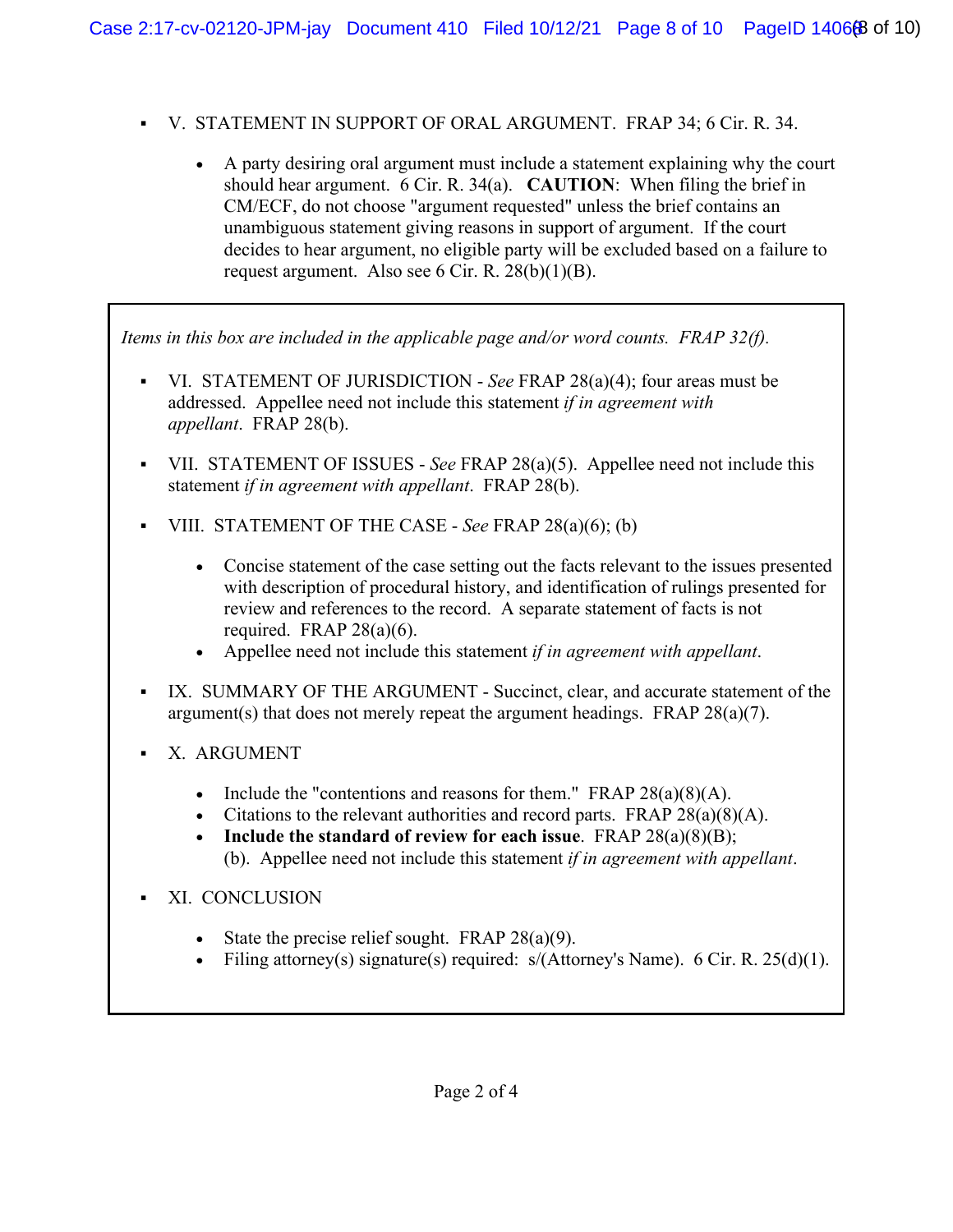- $\blacksquare$  XII. CERTIFICATE OF COMPLIANCE: As required under FRAP 32(g) (effective December 1, 2016).
- XIII. CERTIFICATE OF SERVICE: Include date served; parties served; manner of service (mail or CM/ECF); and attorney signature. *See* FRAP 25(d).
- XIV. ADDENDUM
	- Designation of relevant originating court documents with Page ID  $#$  range, if applicable. 6 Cir. R.  $28(b)(1)(A)(i)$ . (See "Citations to the Record" below.)
	- Consult 6 Cir. R.  $30(g)$  for types of documents that must be designated.
	- May include relevant statutes, rules, regulations.
	- Must include copies of decisions "not available in a publicly accessible electronic database." FRAP 32.1(b); 6 Cir. R. 32.1(a).

# **CITATIONS TO THE RECORD**

- Appeals from the district courts.  $6 \text{ Cir. R. } 28(a)(1)$ . Each citation must include:
	- Short description of record item: Motion for Summary Judgment; Order; Transcript.
	- Docket entry number: RE 25, R. 13. *"RE," "R." preferred; avoid "D", "DE", or "Doc."*
	- Page ID # range for the relevant portion of the document: Page ID  $#220$ -227. The Page ID  $\#$  is in blue on the header or footer of the PDF document when it is opened from the district court's docket. When citing to a sealed document to which counsel has been denied access and therefore cannot see Page ID #, explain in a footnote and refer to the docket entry number and page number. E.g., sealed entry 23, page 3.

## EXAMPLES OF ACCEPTABLE CITATIONS

- $\circ$  Motion for Summary Judgment, RE 23, Page ID # 120-145
- $\circ$  Transcript, R. 52, Page ID ## 675-682
- $\circ$  Agency Record, RE 12, Page ID # 190-191 (this applies when an administrative record is filed in district court, e.g., Social Security or ERISA cases).